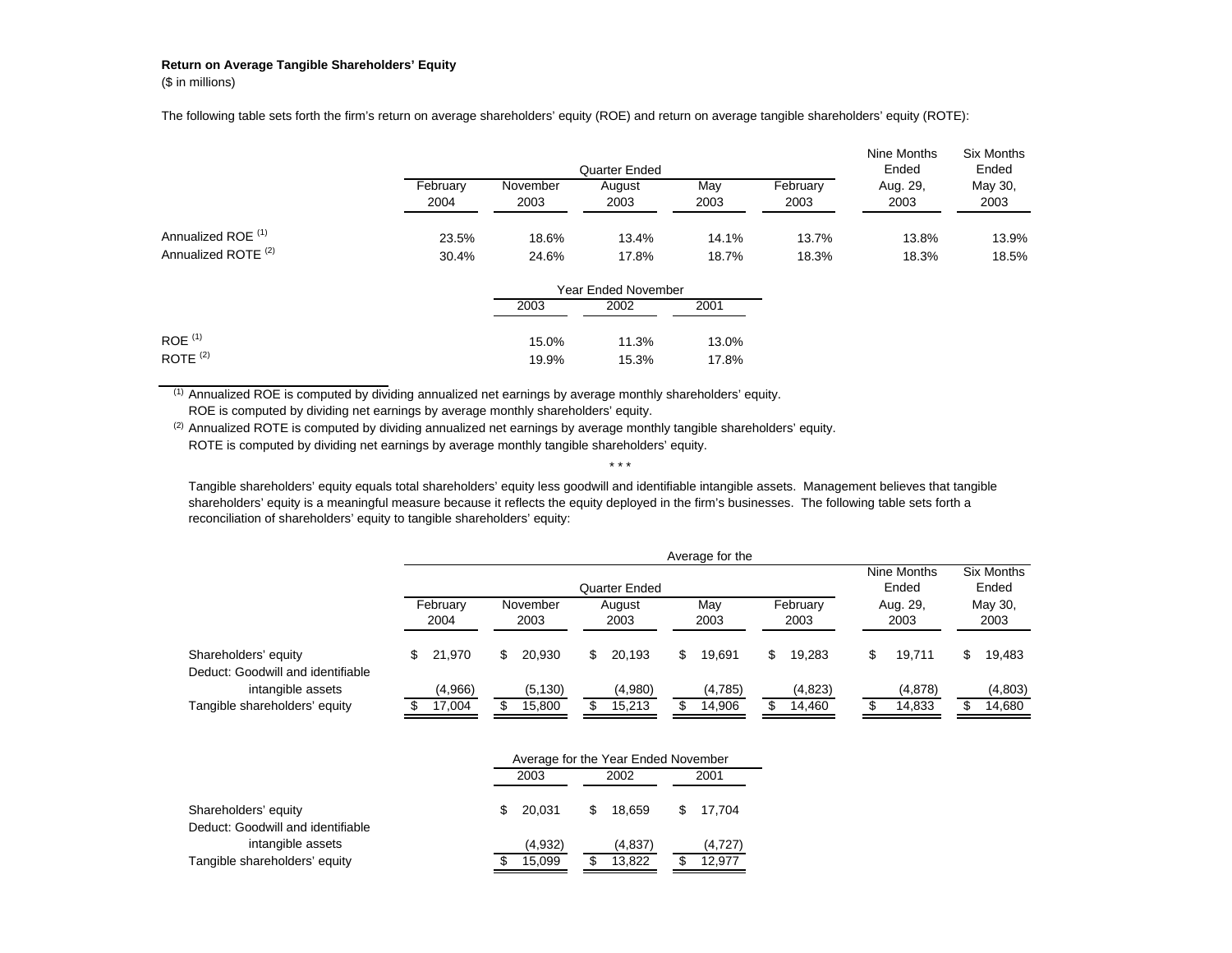## **Adjusted Assets, Adjusted Leveraged Ratio and Tangible Book Value Per Share**

(\$ in millions, except per share amounts)

The following table sets forth information on our assets, shareholders' equity, leverage ratios and book value per share:

|                                                                                                     |                      |                            |                      |                            | As of                |                            |                       |                            |                      |                            |                      |                            |                      |                            |
|-----------------------------------------------------------------------------------------------------|----------------------|----------------------------|----------------------|----------------------------|----------------------|----------------------------|-----------------------|----------------------------|----------------------|----------------------------|----------------------|----------------------------|----------------------|----------------------------|
|                                                                                                     |                      | February<br>2004           |                      | August<br>2003             |                      | May<br>2003                |                       | February<br>2003           |                      | November<br>2003           |                      | November<br>2002           |                      | November<br>2001           |
| Total assets<br>Adjusted assets <sup>(1)</sup>                                                      | \$443,285<br>304,678 |                            | \$394,142<br>273,745 |                            | \$404,698<br>294,749 |                            | \$ 371,968<br>250,032 |                            | \$403,799<br>273,941 |                            | \$355,574<br>215,547 |                            | \$312,218<br>194,518 |                            |
| Shareholders' equity<br>Tangible shareholders' equity (2)<br>Tangible equity capital <sup>(2)</sup> |                      | 22,235<br>17,288<br>20,038 | \$                   | 20,438<br>15,247<br>15,247 | \$                   | 20,042<br>15,279<br>15,279 | \$                    | 19,514<br>14,705<br>14,705 | \$                   | 21,632<br>16,650<br>16,650 | \$                   | 19,003<br>14,164<br>14,164 | \$                   | 18,231<br>13,423<br>13,423 |
| Leverage ratio <sup>(3)</sup><br>Adjusted leverage ratio <sup>(4)</sup>                             |                      | 19.9x<br>15.2x             |                      | 19.3x<br>18.0x             |                      | 20.2x<br>19.3x             |                       | 19.1x<br>17.0x             |                      | 18.7x<br>16.5x             |                      | 18.7x<br>15.2x             |                      | 17.1x<br>14.5x             |
| Book value per share (5)<br>Tangible book value per share (6)                                       | \$                   | 45.51<br>35.38             | \$                   | 41.72<br>31.12             | \$                   | 41.39<br>31.56             | \$                    | 40.05<br>30.18             | \$                   | 43.60<br>33.56             | \$                   | 38.69<br>28.84             | \$                   | 36.33<br>26.75             |

 $<sup>(1)</sup>$  Adjusted assets excludes (i) low-risk collateralized assets generally associated with our matched book and securities lending businesses (which we calculate by</sup> adding our securities purchased under agreements to resell and securities borrowed, and then subtracting our nonderivative short positions), (ii) cash and securities we segregate in compliance with regulations and (iii) goodwill and identifiable intangible assets. The following table sets forth a reconciliation of total assets to adjusted assets:

|                 |                                                                                                                                              |                                |                               | As of                          |                               |                                | As of                         |                              |
|-----------------|----------------------------------------------------------------------------------------------------------------------------------------------|--------------------------------|-------------------------------|--------------------------------|-------------------------------|--------------------------------|-------------------------------|------------------------------|
|                 |                                                                                                                                              | February<br>2004               | August<br>2003                | May<br>2003                    | February<br>2003              | November<br>2003               | November<br>2002              | November<br>2001             |
| Total assets    |                                                                                                                                              | \$443,285                      | \$394,142                     | \$404,698                      | \$ 371,968                    | \$403,799                      | \$355,574                     | 312,218<br>\$                |
| Deduct:         | Securities purchased under<br>agreements to resell<br>Securities borrowed                                                                    | (27, 182)<br>(132, 059)        | (25, 208)<br>(120, 830)       | (22, 460)<br>(111, 553)        | (30, 536)<br>(109, 085)       | (26, 856)<br>(129, 118)        | (45, 772)<br>(113, 579)       | (27, 651)<br>(101, 164)      |
| Add:            | Financial instruments sold, but<br>not yet purchased, at fair value<br>Less derivatives<br>Subtotal                                          | 107,601<br>(42, 258)<br>65,343 | 102,015<br>(41,801)<br>60,214 | 105,325<br>(49, 761)<br>55,564 | 92,859<br>(47, 126)<br>45,733 | 102,699<br>(41, 886)<br>60,813 | 83,473<br>(38, 921)<br>44,552 | 74,717<br>(36,660)<br>38,057 |
| Deduct:         | Cash and securities segregated<br>in compliance with U.S. federal<br>and other regulations<br>Goodwill and identifiable<br>intangible assets | (39, 762)<br>(4, 947)          | (29, 382)<br>(5, 191)         | (26, 737)<br>(4,763)           | (23, 239)<br>(4,809)          | (29, 715)<br>(4,982)           | (20, 389)<br>(4,839)          | (22, 134)<br>(4,808)         |
| Adjusted assets |                                                                                                                                              | 304,678                        | \$273,745                     | \$294,749                      | \$ 250,032                    | \$273,941                      | \$215,547                     | \$<br>194,518                |